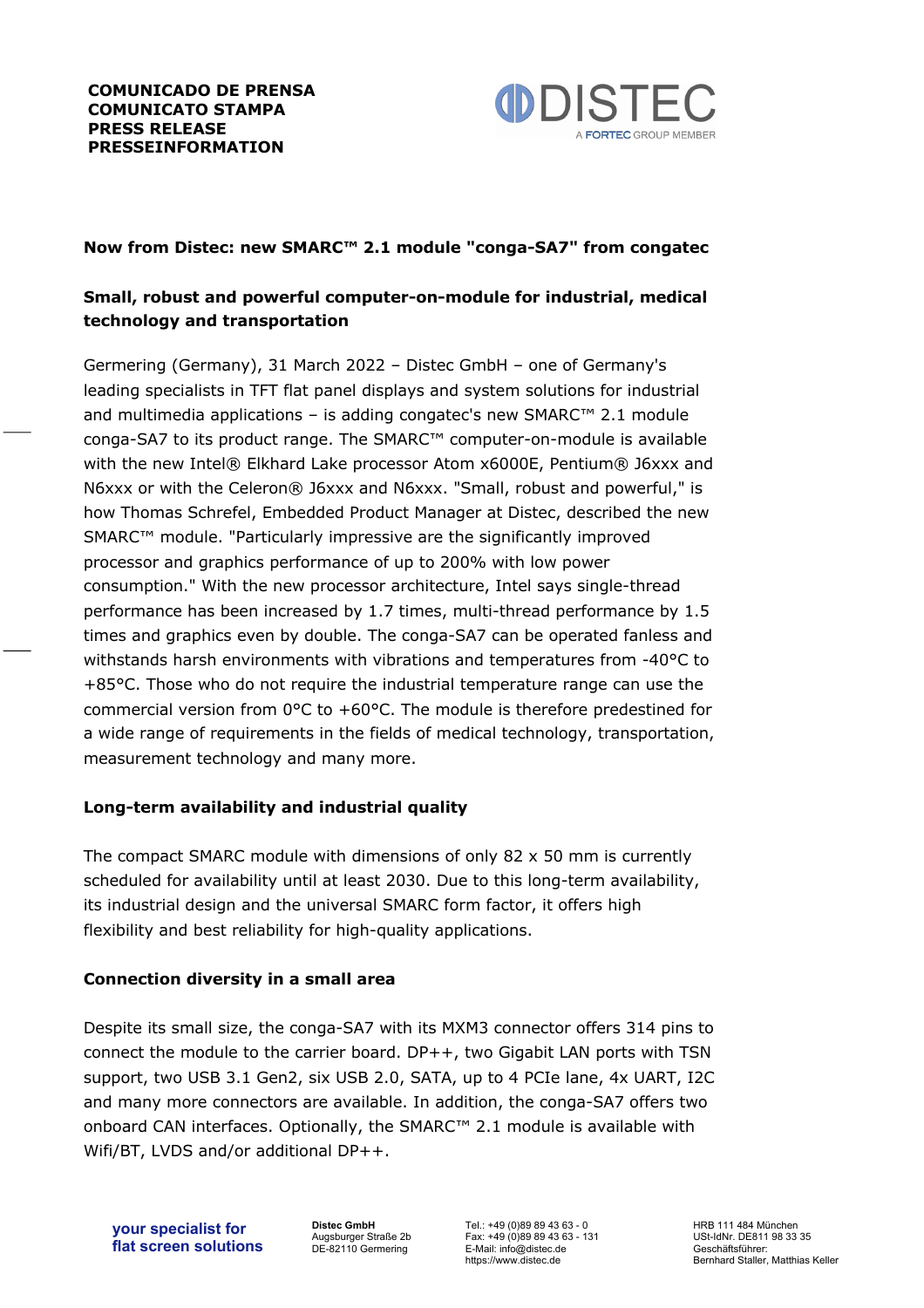

For fast development success, two carrier boards with different functionalities are currently available from congatec.

Words: 347

Keywords: Distec, congatec, conga-SA7, SMARC, computer-on-module, Intel, Elkhard Lake, industrial, medical technology, transportation, measurement technology, digital signage

More information and data sheet at: https://www.distec.de/en/products/computer-onmodules/detail/congatec/conga-sa7/

### **Images**



Image 1: Distec adds new SMARC™ 2.1 module "conga-SA7" from congatec to its product range

Copyright: congatec/Distec Download: https://www.ahlendorfnews.com/media/news/images/distec-conga-sa7-smarc-H.jpg



Bild 2: Thomas Schrefel is Product Manager Embedded at Distec

Copyright: Distec Download: https://www.ahlendorfnews.com/media/news/images/Distec-Thomas-Schrefel-H.jpg

**Distec GmbH** Augsburger Straße 2b DE-82110 Germering Tel.: +49 (0)89 89 43 63 - 0 Fax: +49 (0)89 89 43 63 - 131 E-Mail: info@distec.de https://www.distec.de